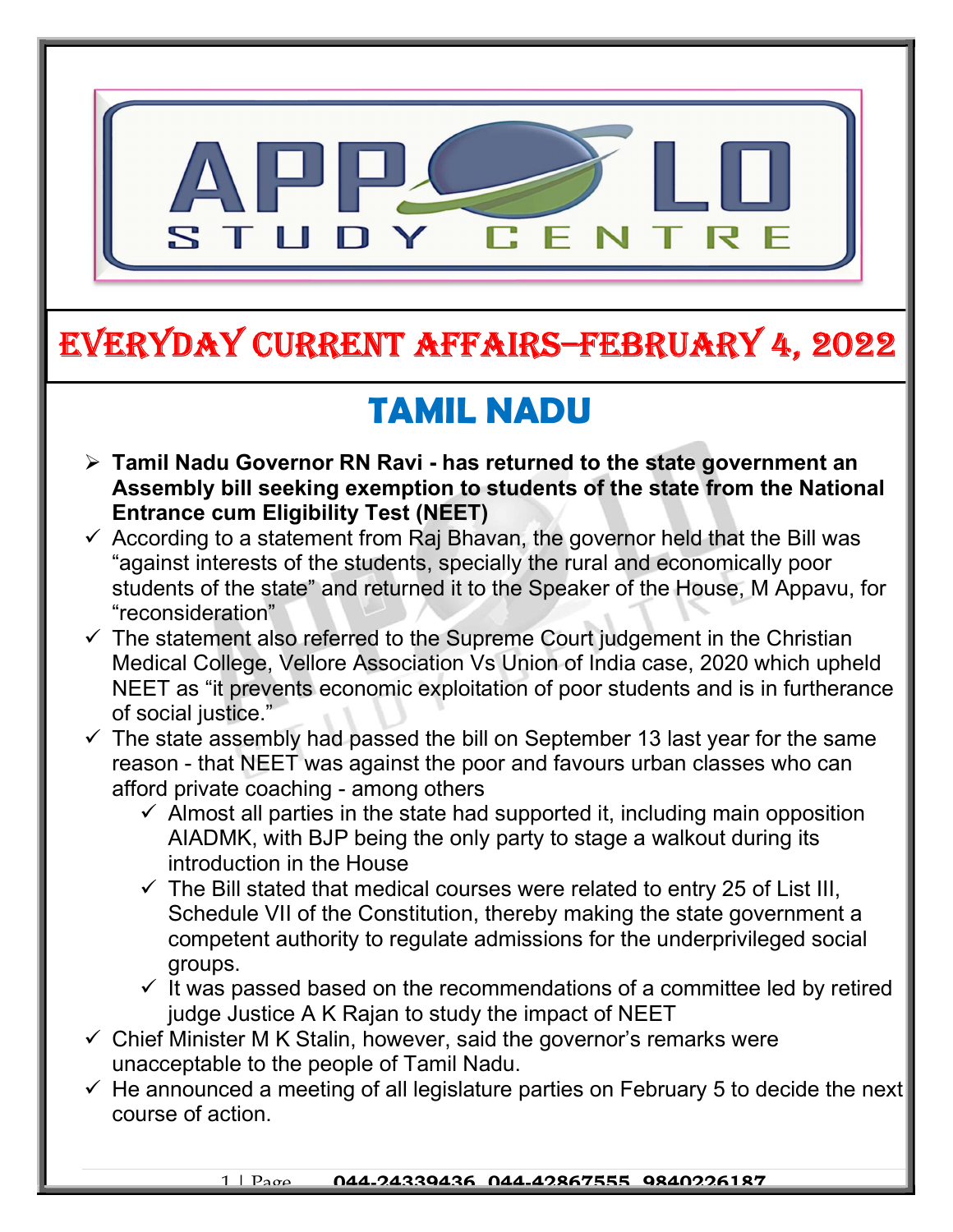- $\checkmark$  The CM also said the government was prepared to bring the Bill again in the Assembly.
- $\checkmark$  The Tamil Nadu Admission to Undergraduate Medical Degree Courses Act, 2021, seeks to abolish NEET and revert to admitting students in medical colleges based on their plus-two marks
- $\checkmark$  The Governor, during his recent Republic Day address, commented that the enrollment of government school students in state-run medical colleges has increased following the introduction of NEET.

### STATES

- $\triangleright$  The Madhya Pradesh government is planning to introduce 'happiness' as a subject in the syllabus of its high school and higher secondary school classes from the next academic session
- $\checkmark$  Once introduced, the State would be possibly the first state in the country where this subject will be introduced in schools.
- $\checkmark$  In 2016, Madhya Pradesh became the first state in the country to set up happiness department.
- $\checkmark$  The subject will be mandatory for the students of all streams from Classes 9 to 12

## **PERSONALITIES**

 The leader of the Islamic State terrorist group, Abu Ibrahim al-Hashimi al-Qurayshi - was killed in an overnight raid carried out by US special operation forces in northwestern Syria on February 2.



- $\checkmark$  Al-Qurayshi, who succeeded Abu Bakr al-Baghdadi on October 31, 2019 after his death in a US delta force raid, detonated a bomb killing himself and his family.
- $\checkmark$  US special forces attacked a house in the town of Atmeh near the Turkish border clashing for two hours with gunmen in a counter-terrorism mission
- $\checkmark$  There were no American casualties in the raid, but 13 people including women and children are reported to have died in the raid
- $\checkmark$  As IS chief, al-Qurayshi kept an extremely low profile, and rarely released any audio recordings.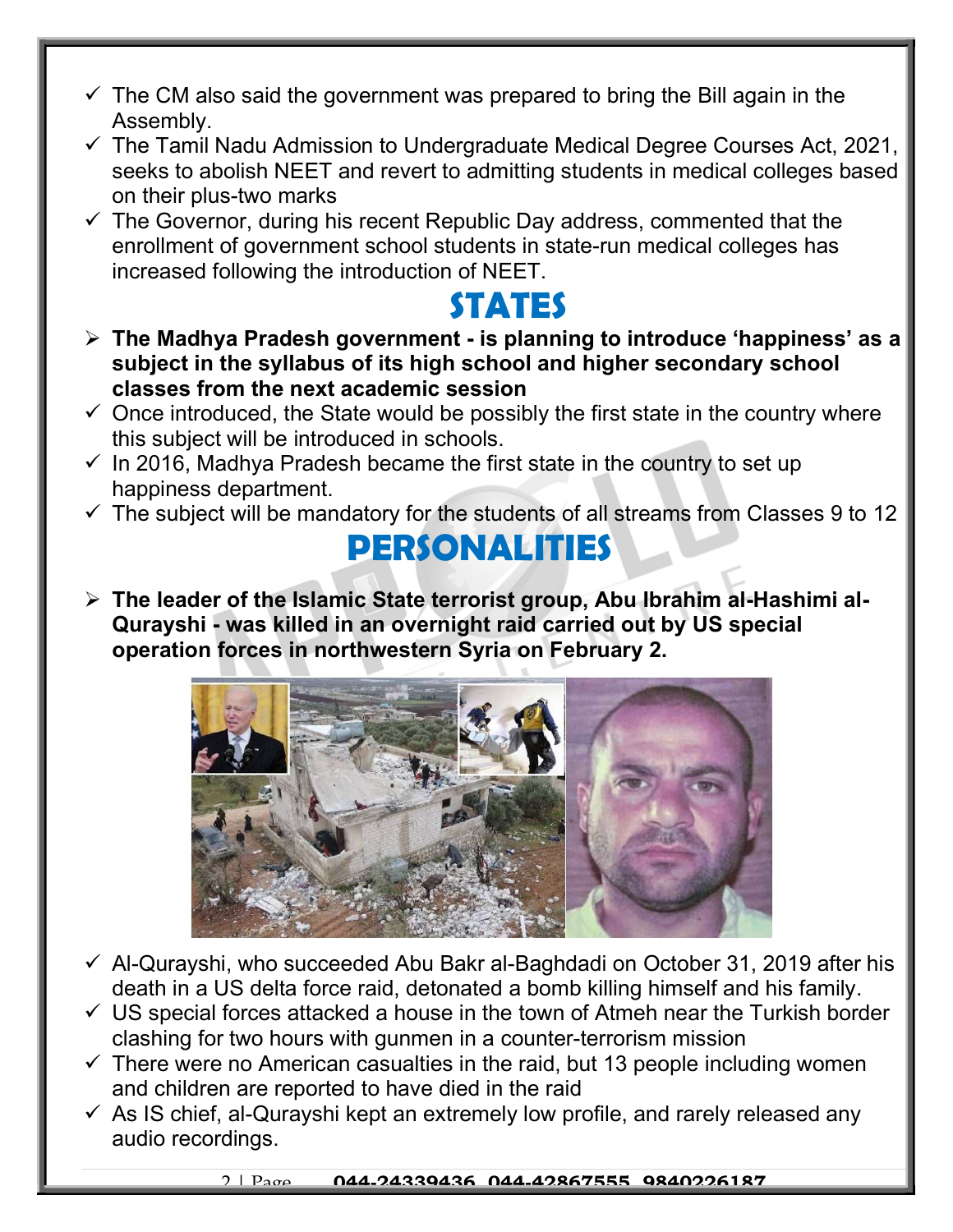- $\checkmark$  After he became the head of IS, US put a bounty of up to \$10 million on his head and placed him on its "Specially Designated Global Terrorist" list.
- $\checkmark$  Qurayshi had been responsible for the prison strike, as well as genocide against the Yazidi people in Iraq in 2014, which resulted in the deaths of thousands of males and the captivity of women and girls
- $\checkmark$  Earlier, al-Qurayshi had served briefly in the Iraqi military before the fall of Saddam Hussein and completed a Master's degree in Islamic Studies.
- $\checkmark$  Qurashi joined the ranks of Al-Qaeda after Hussein was captured by US troops in 2003
- $\checkmark$  Captured in late 2007, Qurayshi spent months in an American detention camp at the infamous Camp Bucca prison in southern Iraq and offered U.S. forces information that helped them fight the terror groups
- $\checkmark$  The more-than-a-decade-long conflict in Syria started after a crackdown on protests against Syrian President Bashar al-Assad
- $\checkmark$  An estimated 900 U.S. troops are stationed in different part of Syria
- $\checkmark$  Northeastern Syria is under the control of Syrian Kurdish fighters, who battle the Islamic State with U.S. help since 2014

## SCIENCE, TECHNOLOGY & ENVIRONMENT

#### $\triangleright$  India - is set to launch the Chandrayan-3 in August this year

- $\checkmark$  This was announced by space minister Jitendra Singh in a reply to a question around the delay of the Moon mission in Lok Sabha on February 3
- $\checkmark$  The Minister also informed the House that 19 missions, including eight launch vehicle missions, seven spacecraft missions and four technology demonstrator missions, have been planned for this year.
- $\checkmark$  This year is expected to be quite busy for ISRO as major projects such as Gaganyaan and Aditya solar mission are also in the pipeline
- $\checkmark$  According to the Minister, the launch date of Chandrayaan-3 will be scientifically determined as it is fixed based on planetary movements and lunar time.
- $\checkmark$  Isro will fix the date of launch in August in the course of time as they are based on Moon's position in relation to Earth.
- $\checkmark$  The first Chandrayaan mission was launched in October 2008 that made major discoveries, including finding evidence of water on the lunar surface
- $\checkmark$  It has to be recalled that a technical glitch caused the crash-landing of Chandrayaan-2's lander 'Vikram' on the far side of Moon in 2019
- $\checkmark$  While the lander and the rover crashed, the orbiter is still hovering above the lunar surface and Isro plans to use it with Chandrayaan-3
- $\checkmark$  As per former ISRO chief K Sivan, the configuration of Chandrayaan-3 will be almost similar to Chandrayaan-2 but instead of the orbiter, lander and rover configuration, the new mission will have a lander and rover with a propulsion module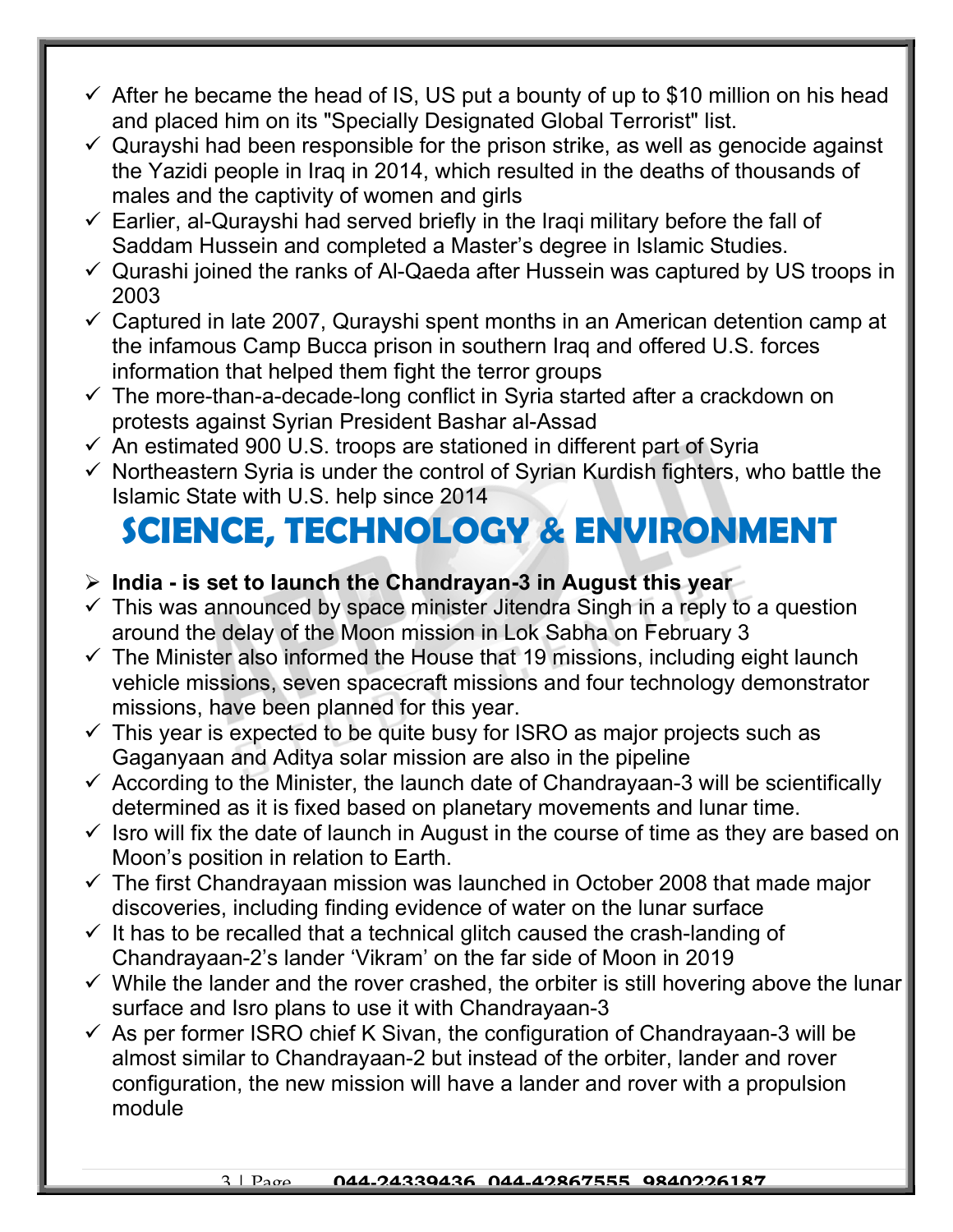- $\checkmark$  The Chandrayaan-3's lander and craft costs approximately Rs 250 crore, whereas the launch cost will be around Rs 350 crore.
- $\checkmark$  A soft-landing would have made India the fourth country to do so and the first country to do near the lunar South Pole
- $\checkmark$  India had crashed the probe at what is now called the Jawahar point on the moon.

## SPORTS

 $\triangleright$  On February 3, India - announced a diplomatic boycott of the Winter Olympics in China, scheduled from February 4-20



- $\checkmark$  The Indian mission in Beijing will not participate in the opening and closing ceremonies of the Games
- $\checkmark$  This followed the decision of China that Qi Fabao, a PLA regiment commander involved in the June 2020 Galwan clash was named as one of the torchbearer during the 'Torch Relay' at the Olympics.
- $\checkmark$  Twenty Indian soldiers had died in the Galwan clash that took place in June 2020 in which the Chinese side also suffered considerable casualties.
- $\checkmark$  Indian alphine skier Arif Khan will be the country's only athlete to participate in Beijing 2022



- $\checkmark$  He is accompanied by Chef De Mission Harjinder Singh and support staff.
- $\checkmark$  Arif is the first Indian athlete to directly qualify for two different events of a Winter **Olympics**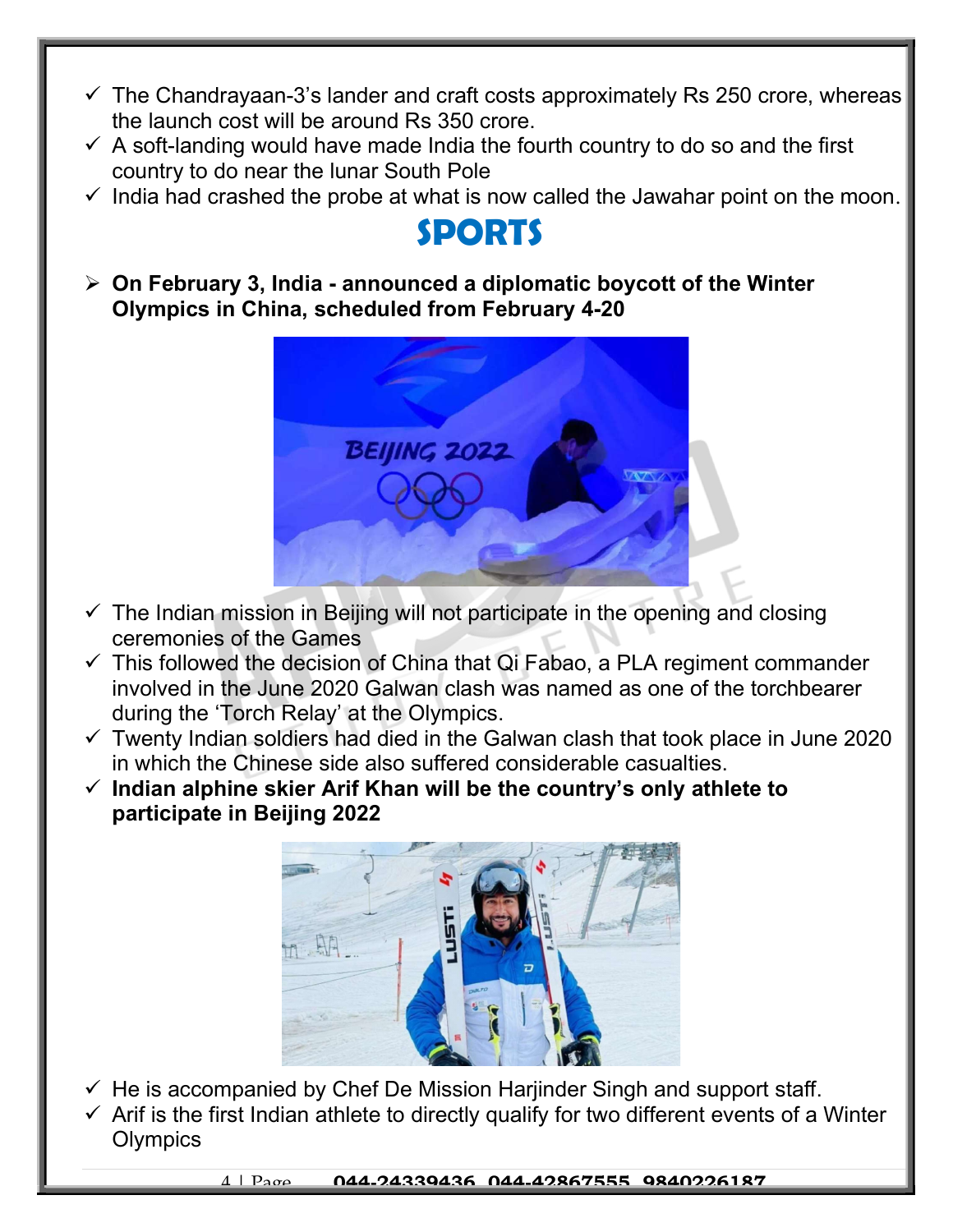- $\checkmark$  The 31-year-old from Baramulla district in Jammu and Kashmir will represent India in the men's giant slalom and slalom events at the Beijing Winter Games
- $\checkmark$  He earned the Olympics quota spot in giant slalom at an International Ski Federation (FIS) event in Kolasin, Montenegro on December 29
- $\checkmark$  Arif, who hails from the Hajibal Tangmarg area, has represented the country four times in the World Championships and has represented India in 127 international events, competing mainly in Europe
- $\checkmark$  It was in 2011 that he won two gold medals in the slalom and giant slalom at the South Asian Winter Games, the only edition held thus far.
- $\checkmark$  Alpine skiing which is also called downhill skiing is when an athlete slides down snow-covered slopes on skis with fixed heel bindings
- $\checkmark$  Alpine skiers represented India at 1964, 1968, 1988, 1992, 2006, 2010 and 2014 Winter Olympics.
- $\checkmark$  The government hasn't sent any high-level delegation to attend any Olympics ceremony.
- $\checkmark$  The charge d'affaires, the top Indian diplomat in Beijing who was expected to represent the country, will also now skip the opening and closing ceremonies.
- $\checkmark$  Doordarshan will not air the Beijing 2022 Winter Olympics opening and closing ceremony
- $\checkmark$  In a show of solidarity with India, the US Senate Foreign Relations Committee also condemned China's decision describing it as shameful.
- The United States, Britain, Canada, Australia, Australia, Lithuania, Kosovo, Belgium, Denmark and Estonia are among countries staging a diplomatic boycott of the games over human rights violations, with the fate of China's Muslim Uyghur minority of particular concern
- Pakistan PM Imran Khan, Russian President Vladimir Putin, Saudi Arabia's Crown Prince Mohammed bin Salman are scheduled to attend the opening ceremony.
- $\checkmark$  Diplomatic boycotts mean that governments will not send delegations, but athletes continue to compete in the Games.
- $\checkmark$  BING DWEN DWEN, designed by Cao Xue, has been chosen as the official mascot of the games
- $\checkmark$  The Games were hosted for the first time ever in China as Beijing becomes the first-ever city to host both the Summer Olympics (2008) and the Winter Olympics.(2022)
- $\checkmark$  The Opening and Closing Ceremony of the Beijing Winter Games will be held at the iconic Bird's Nest Stadium which is officially known as the Beijing National Stadium.
	- $\checkmark$  The iconic Bird's Nest Stadium also hosted the opening ceremony of the Summer Games in 2008.
- $\checkmark$  The event is scheduled to include a record 109 events across 15 disciplines in seven sports with the participation of more than 2,600 athletes this year